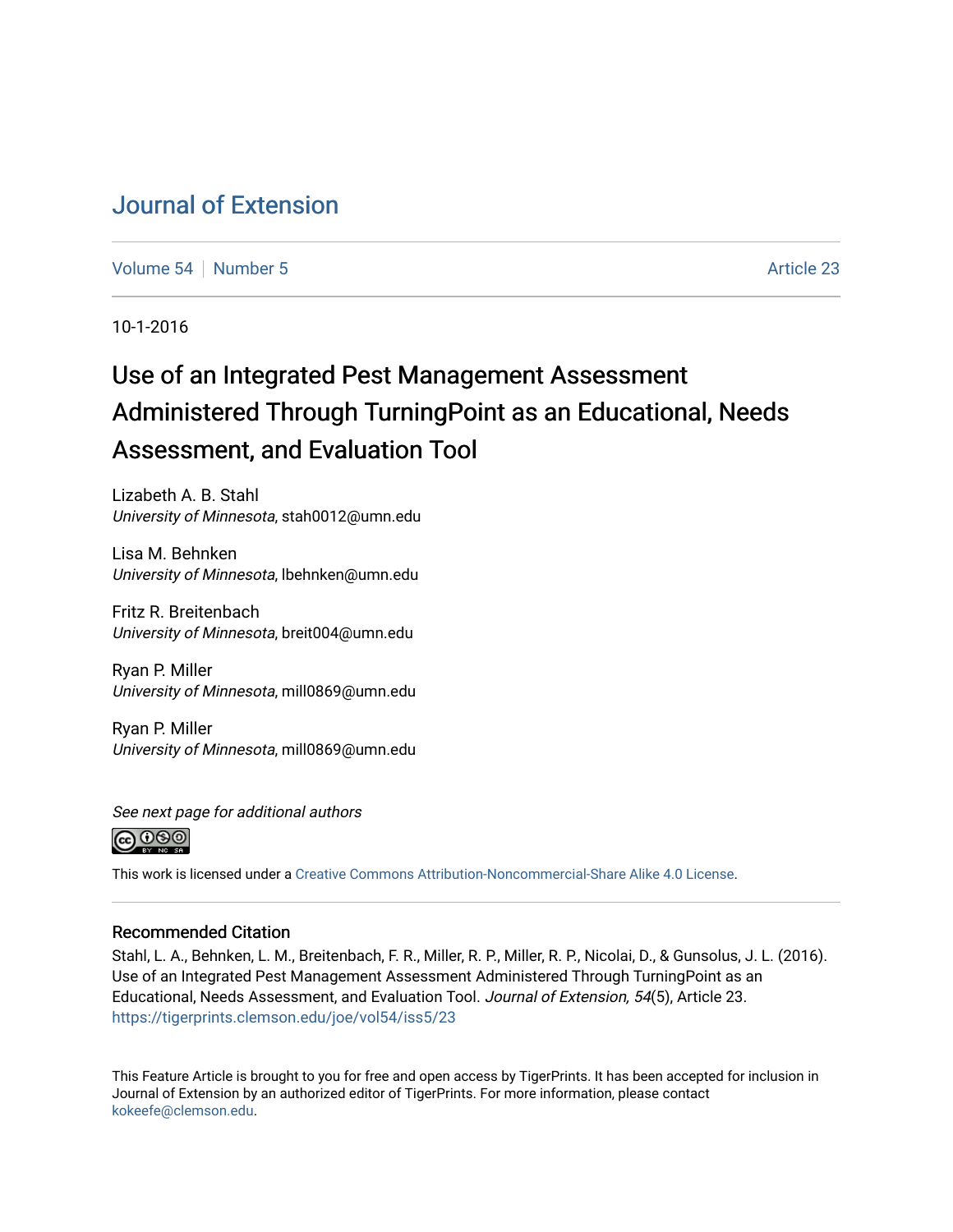# Use of an Integrated Pest Management Assessment Administered Through TurningPoint as an Educational, Needs Assessment, and Evaluation Tool

### Authors

Lizabeth A. B. Stahl, Lisa M. Behnken, Fritz R. Breitenbach, Ryan P. Miller, Ryan P. Miller, David Nicolai, and Jeffrey L. Gunsolus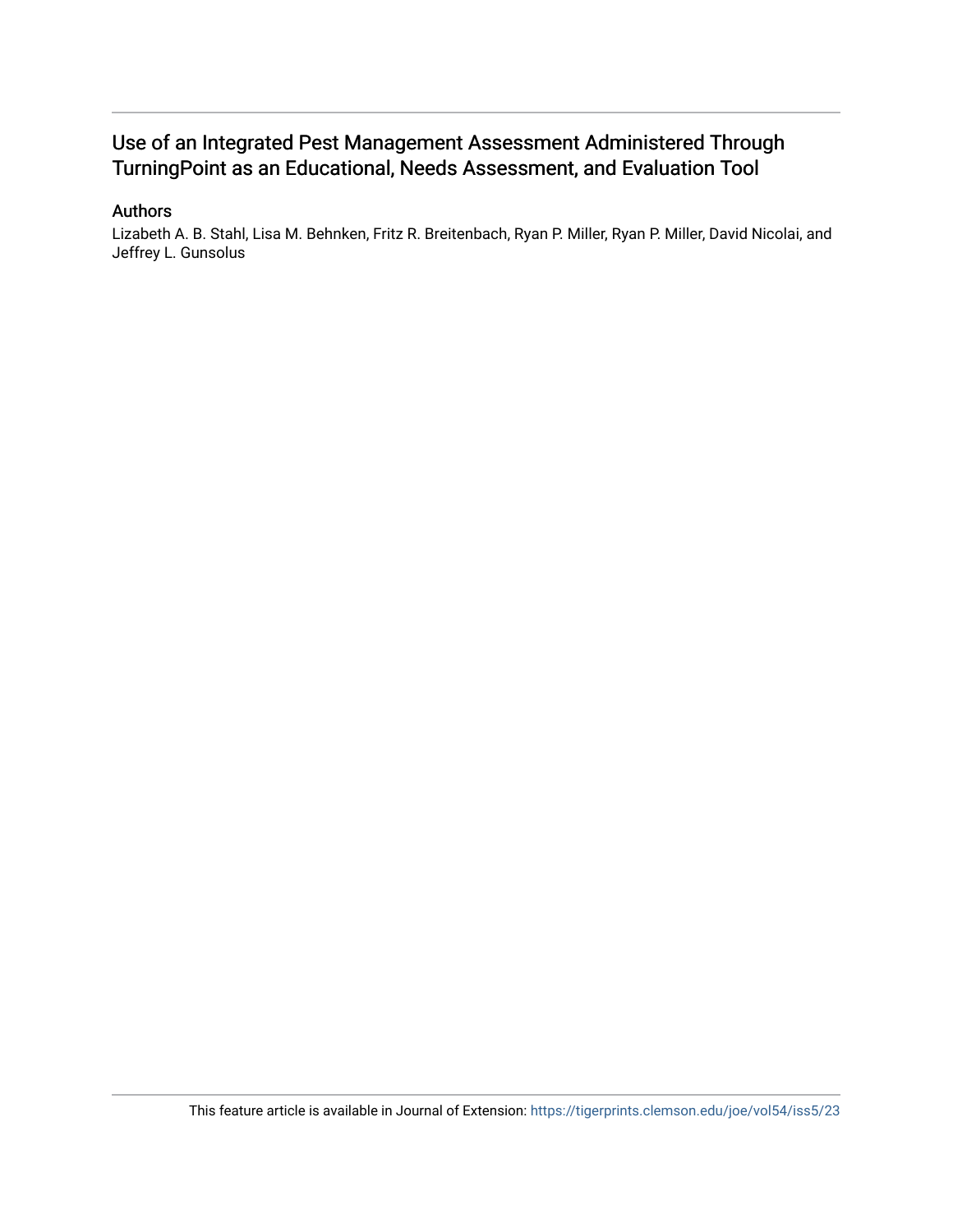

**October 2016 Volume 54 Number 5 Article # 5FEA4 Feature**

# **Use of an Integrated Pest Management Assessment Administered Through TurningPoint as an Educational, Needs Assessment, and Evaluation Tool**

### **Abstract**

University of Minnesota educators use an integrated pest management (IPM) survey conducted during private pesticide applicator training as an educational, needs assessment, and evaluation tool. By incorporating the IPM Assessment, as the survey is called, into a widely attended program and using TurningPoint audience response devices, Extension educators can gather information from a significant number of farmers in a timely and efficient manner. Interspersing TurningPoint questions throughout presentations also increases audience engagement and overall quality of the training. For example, weed management programming efforts around herbicide-resistance management have been significantly influenced and enhanced by results of the IPM Assessment.

**Lizabeth A. B. Stahl** Extension Educator and Associate Extension Professor University of Minnesota Extension Worthington, Minnesota [stah0012@umn.edu](mailto:stah0012@umn.edu)

**David Nicolai** Extension Educator and Associate Extension Professor University of Minnesota Extension Farmington, Minnesota [nico0071@umn.edu](mailto:nico0071@umn.edu)

**Lisa M. Behnken** Extension Educator and Extension Professor University of Minnesota Extension Rochester, Minnesota [lbehnken@umn.edu](mailto:lbehnken@umn.edu)

#### **Jeffrey L. Gunsolus** Professor and

Extension Weed **Scientist** University of Minnesota Saint Paul, Minnesota [gunso001@umn.edu](mailto:gunso001@umn.edu)

**Fritz R. Breitenbach** Integrated Pest Management Specialist University of Minnesota Rochester, Minnesota [breit004@umn.edu](mailto:breit004@umn.edu)

**Ryan P. Miller** Extension Educator and Associate Extension Professor University of Minnesota Extension Rochester, Minnesota [mill0869@umn.edu](mailto:mill0869@umn.edu)

# **Introduction**

University of Minnesota Extension educators annually conduct private pesticide applicator training (PPAT) throughout Minnesota. Farmers are able to renew their private pesticide applicator certification by attending a PPAT session, and certification is good for 3 years. A key component of the PPAT curriculum is education related to integrated pest management (IPM) principles and practices.

Since 2003, Extension educators across southern Minnesota have surveyed PPAT attendees about their pest management practices—first by using paper surveys and later, beginning in 2008, by using TurningPoint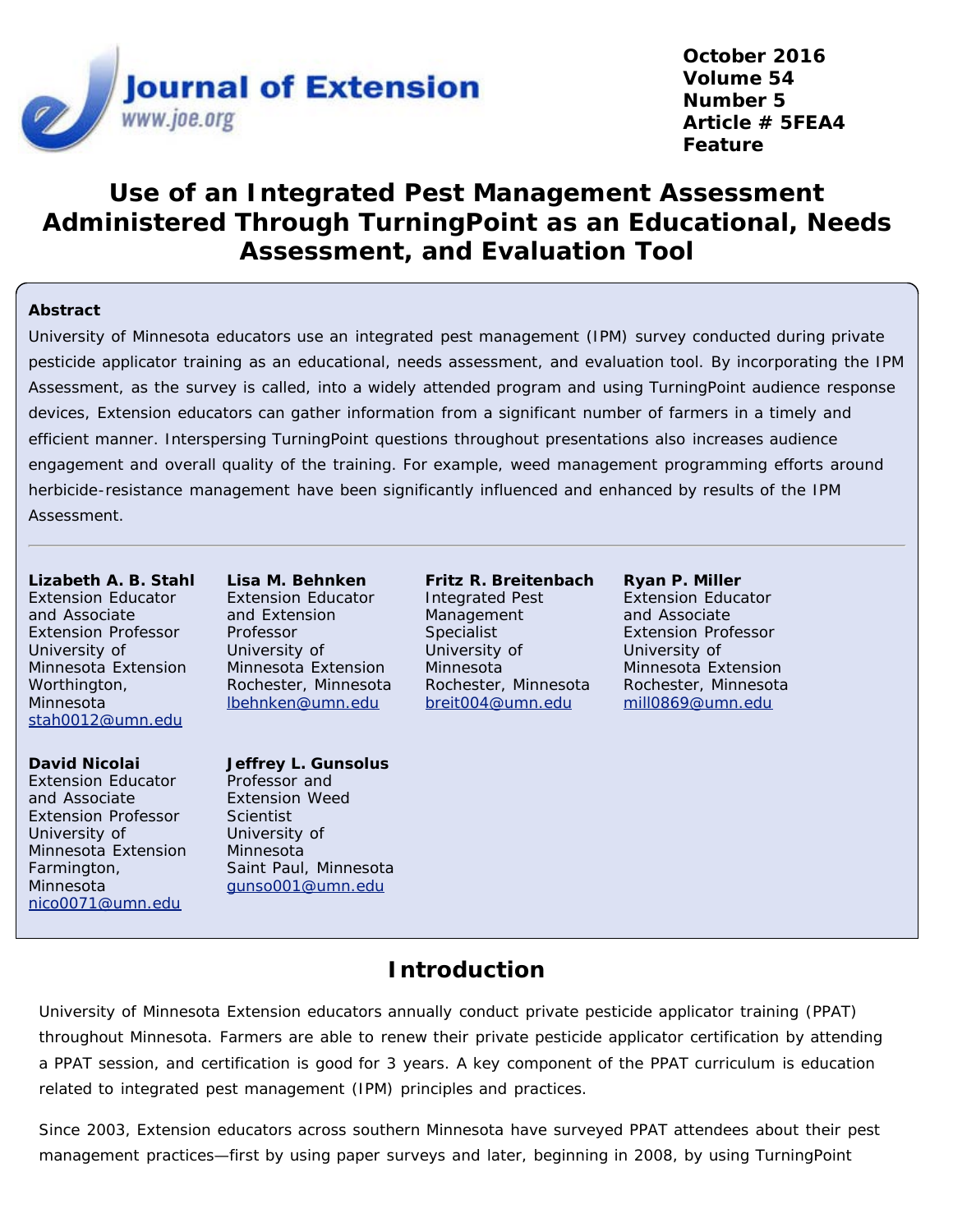audience response device (ARD) technology (Turning Technologies, Youngstown, OH). TurningPoint has been used exclusively for the survey since 2012. Demographic, knowledge-level, and evaluation questions, as well as questions to help create teachable moments, are included. The suite of questions is collectively called the IPM Assessment.

Much has been written about the benefits of using ARD technology in the classroom. Kay & LeSage (2009) found that the benefits of using ARDs include anonymity of audience members, increased engagement, enhanced learning, and the ability to modify a presentation on the basis of immediate audience feedback. Use of ARDs has been shown to enhance Extension programs, specifically, through increased audience engagement, instant assessment of attendees' understanding and comprehension of topics, and collection of evaluation data (Bird & McClelland, 2010; Gun & Loy, 2015; Gustafson & Crane, 2005; Sciarappa & Quinn, 2014). Moreover, use of ARDs allows for collection of a large amount of data with minimal expenditure of resources (Parmer, Parmer, & Struempler, 2012), and ARDs have been used to conduct Extension programming needs assessments (Buyamukama et. al., 2016; Carlson, 2014).

In this article, we describe how the IPM Assessment, particularly since conversion to TurningPoint, has shown value as an educational needs assessment and an evaluation tool and how information gleaned from the IPM Assessment has been used to enhance Extension educational programming efforts related to weed management and herbicide-resistance.

### **Methods**

Initially used in southeastern Minnesota, the IPM Assessment was adopted by educators conducting PPAT across southern Minnesota in 2005. Each year a team of PPAT coordinators from southern Minnesota meets to develop questions for the upcoming round of PPAT sessions. Since 2008, each coordinator has had his or her own TurningPoint ResponseCards (also known as clickers), computer-loaded with TurningPoint software, and a TurningPoint Receiver (a device that plugs in to a computer and collects responses from the wireless ResponseCards).

Key questions are asked each year to allow evaluation of trends over time, and new questions are developed as needed to address new and/or upcoming issues. Occasionally questions are brought back after being discontinued to measure changes over time. Since certified applicators are on a 3-year recertification cycle, survey groups are similar every 3 years, although the group of respondents is not exactly the same (e.g., IPM Assessment data from 2015 indicated that 84% of respondents had attended a recertification workshop in 2012). This circumstance provides value related to comparisons made not only from year to year but also across the group of respondents every 3 years.

Although a core set of questions is asked at most locations, educators select the questions to use on the basis of their program content, needs related to the areas they work in, and their preferences and expertise. Care is taken to limit the number of questions to prevent "clicker overload." If placement of a question during the program can influence answers, this is discussed by the educators and taken into account when interpreting results.

All attendees are handed a clicker at the beginning of the PPAT session (prior to 2009, all attendees were handed a paper survey). Questions are asked throughout the program through the use of Microsoft PowerPoint presentations that run through the TurningPoint software. Although every attendee is given a chance to participate, participation is voluntary, and each attendee does not typically answer every question.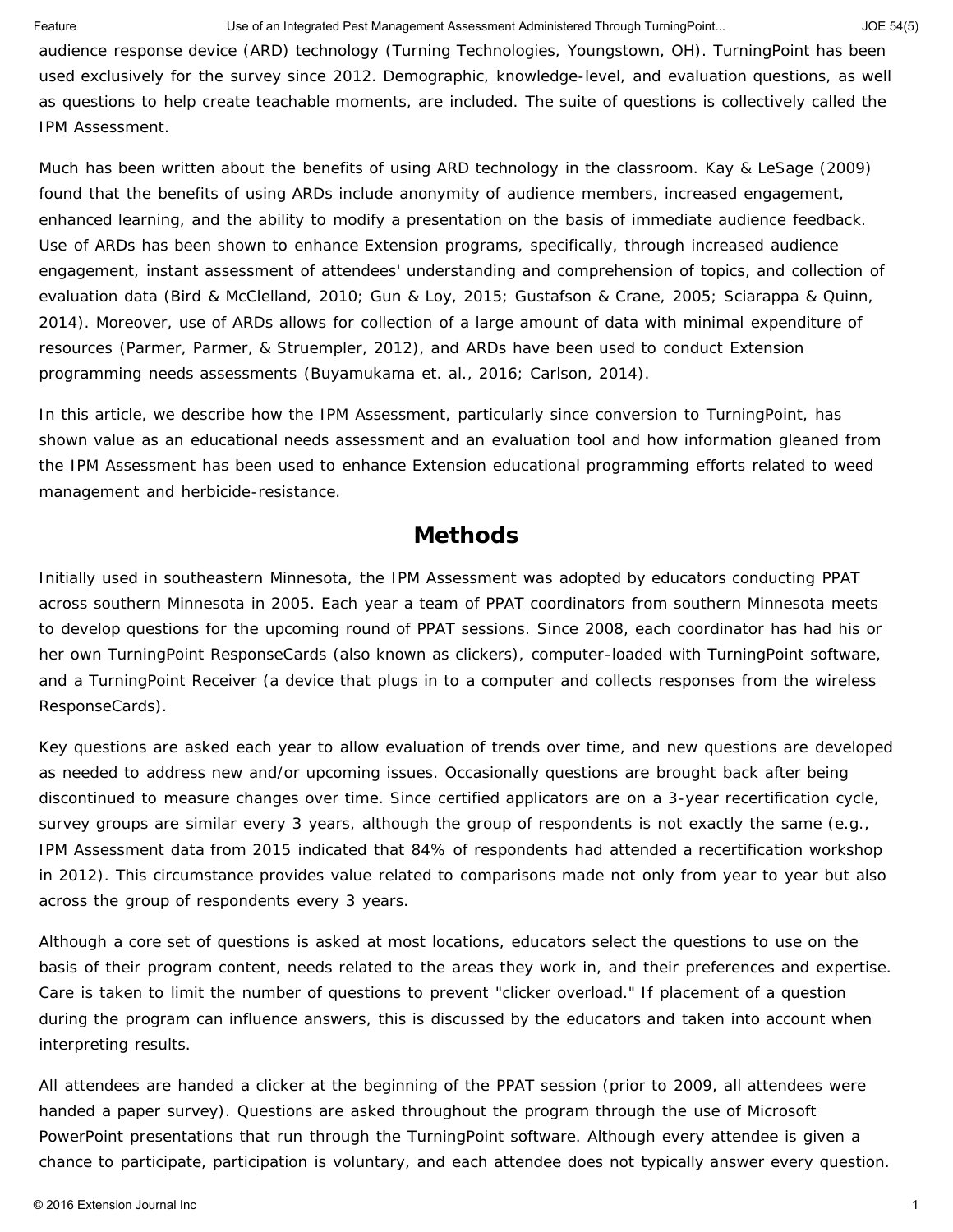Responses to the questions are shown after closing the polling except for most evaluation questions for which showing the results could potentially influence responses. Responses are anonymous, as clicker identity is not linked to an individual and there is no way to link a response to an individual participant.

Reports are generated for each location, and results are pooled in a Microsoft Excel spreadsheet. The pooled results are graphed in Microsoft PowerPoint and, when applicable, displayed across years. The number of locations and number of respondents from each year are shown in Table 1. Due to the large number of farmers surveyed through the PPAT program each year, the IPM Assessment presents a fairly representative snapshot of farmers' practices and opinions across the region.

### **Table 1.**

Number of Locations and Number of Farmers

Surveyed per Year

|                                                                      | Number of        | <b>Number of farmers</b> |  |  |  |
|----------------------------------------------------------------------|------------------|--------------------------|--|--|--|
| Year                                                                 | <b>locations</b> | surveyed                 |  |  |  |
| 2003                                                                 | 11               | 190                      |  |  |  |
| 2004                                                                 | 11               | 410                      |  |  |  |
| 2005                                                                 | 9                | 440                      |  |  |  |
| 2006                                                                 | 26               | 720                      |  |  |  |
| 2007                                                                 | 48               | 1,500                    |  |  |  |
| 2008                                                                 | 47               | 1,170                    |  |  |  |
| 2009                                                                 | 46               | 1,530                    |  |  |  |
| 2010                                                                 | 33               | 1,810                    |  |  |  |
| 2011                                                                 | 35               | 1,250                    |  |  |  |
| 2012                                                                 | 36               | 1,020                    |  |  |  |
| 2013                                                                 | 40               | 1,220                    |  |  |  |
| 2014                                                                 | 41               | 1,341                    |  |  |  |
| 2015                                                                 | 32               | 1,402                    |  |  |  |
| Note. Not all questions were asked at a location in a<br>given year. |                  |                          |  |  |  |

Since all participants may not be familiar with the technology, educators briefly review how to use the clickers at the beginning of each PPAT session. Simple demographic questions are asked initially to help people gain familiarity and confidence with the technology.

# **Results and Discussion**

# **Tool for Educational Needs Assessment**

A key benefit of using TurningPoint during PPAT has been the ability to gain immediate feedback from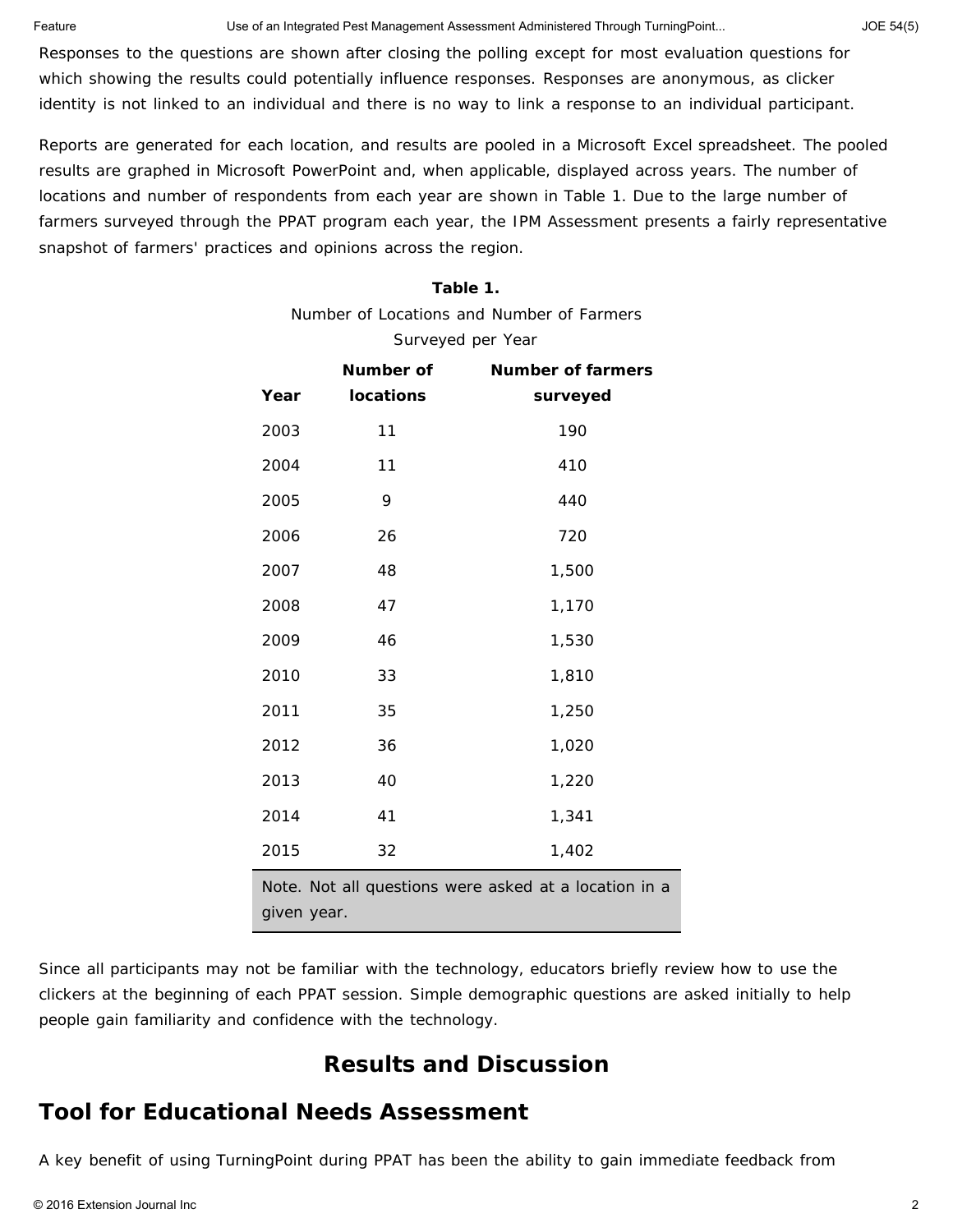audiences. This has allowed us to gauge understanding of concepts and adjust presentations accordingly. For example, attendees were asked whether glyphosate (the active ingredient in Roundup herbicide products and currently one of the most widely used active ingredients in corn and soybean) is a "contact" or "systemic" product. These are commonly used terms, and knowing which type of product one is working with affects key application practices, which ultimately can influence herbicide effectiveness. When we first asked the question in 2008, we were surprised to find that 59% of respondents incorrectly identified glyphosate as a contact herbicide (Figure 1). We continued to ask this question through 2011 and found similar results (Figure 1). This feedback demonstrated that we needed to be careful in making assumptions about our audience with regard to understanding of commonly used terms. Once this educational need was identified, we reviewed what the terms meant, related them to common herbicides, and, finally, discussed the significance of this concept to pesticide application. It is important to note that farmers appeared to pay more attention to the discussion once they realized that they had made an incorrect assumption.

#### **Figure 1.**



Responses of Farmers Surveyed to the Question

Note: The correct answer is "systemic."

In 2015, we identified another key gap in understanding regarding concepts widely discussed in weed management education. When attendees were asked whether they rotated sites of action (the biochemical processes in a plant that an herbicide acts on) in herbicide-resistance management, 77% said "yes" (Table 2). However, when attendees were asked in a follow-up question how herbicides are categorized by sites of action, 19% of respondents answered incorrectly, and 66% indicated that they did not know (Table 2). Only 15% correctly identified the classification scheme for herbicide sites of action (Table 2). Although a key message in herbicide-resistance management has been to rotate sites of action, it is clear that there is a need for better understanding about this practice among farmers.

### **Table 2.**

Responses of Farmers Who Were First Asked Whether They Used Different Herbicide Sites of Action (SOAs)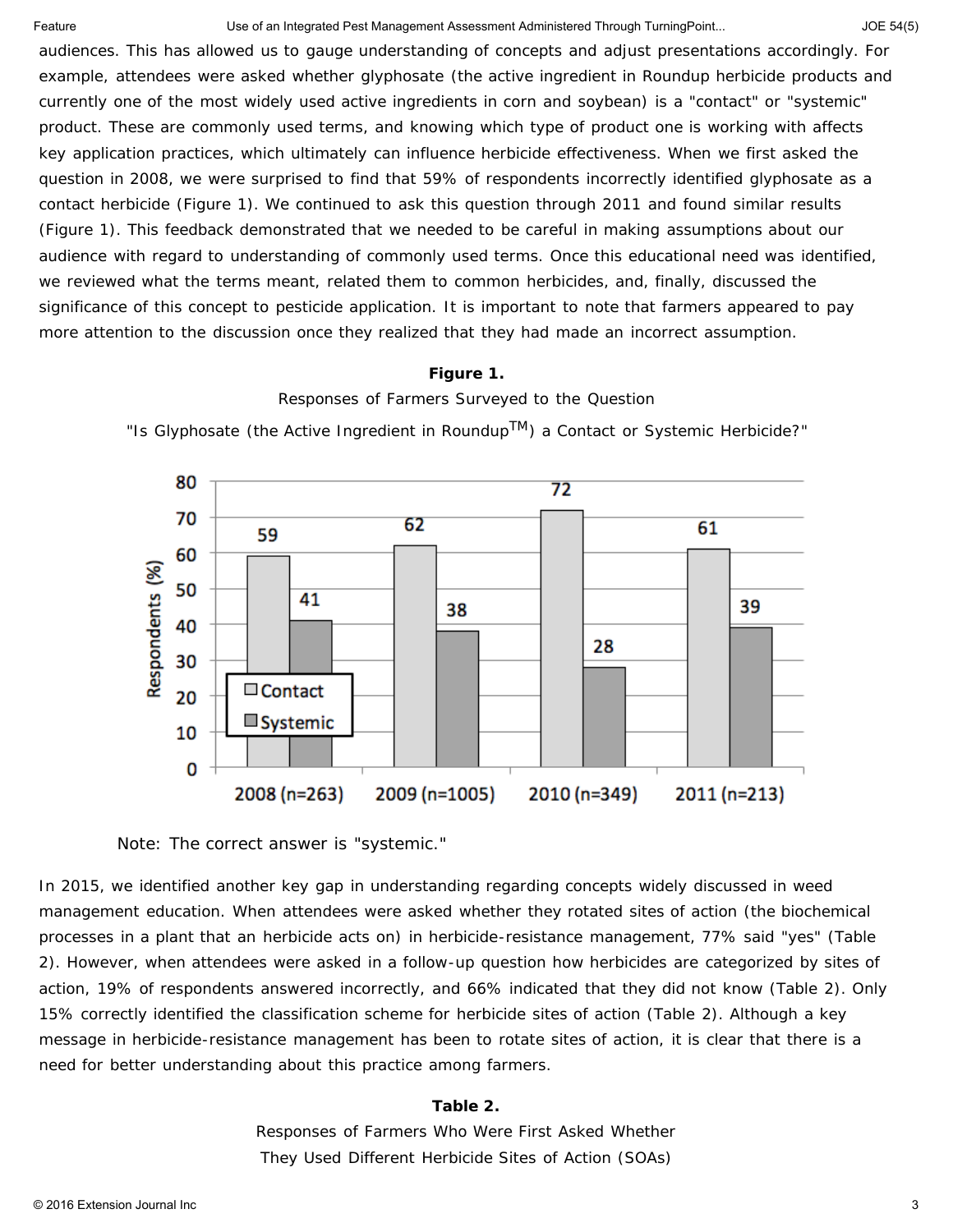When Planning Weed Management Programs and Then

Asked How Herbicide SOAs Are Classified

| <b>Questions and answer</b><br>options                                    | % of<br>respondents |  |  |  |  |
|---------------------------------------------------------------------------|---------------------|--|--|--|--|
| When planning weed management programs, do                                |                     |  |  |  |  |
| you purposefully utilize different SOAs? <sup>a</sup>                     |                     |  |  |  |  |
| Yes                                                                       | 77                  |  |  |  |  |
| No                                                                        | 13                  |  |  |  |  |
| Don't know                                                                | 10                  |  |  |  |  |
| How are herbicide SOAs classified? <sup>b</sup>                           |                     |  |  |  |  |
| B, D, I, N                                                                | 11                  |  |  |  |  |
| 2, 4, 9, $14^c$                                                           | 15                  |  |  |  |  |
| I, IV, IX, XIV                                                            | 8                   |  |  |  |  |
| Don't have a clue                                                         | 66                  |  |  |  |  |
| <sup>a</sup> Number of respondents was 434. <sup>b</sup> Number of        |                     |  |  |  |  |
| respondents was 418. <sup>c</sup> The correct answer is "2, 4,<br>9, 14." |                     |  |  |  |  |

The IPM Assessment also has been useful in identifying educational needs surrounding upcoming or recently approved herbicide-resistant crop technologies. According to the herbicide label, practices such as triplerinsing tanks after application and using drift-reducing nozzles will be required when using these systems. When asked "What type of nozzle do you usually use," the majority of respondents indicated that they normally use a flat-fan nozzle, which is not a drift-reducing nozzle (Table 3). The percentage of respondents indicating that they normally use a flat-fan nozzle has remained relatively high since we first asked the question in 2008 (Table 3). When asked to complete the prompt "When rinsing out the tank between susceptible crops, I usually . . .," approximately 57% and 56% of the respondents in 2014 and 2015, respectively, indicated that they rinsed out the tank fewer than three times (Figure 2). As noted previously, according to the herbicide label, triple-rinsing will be required when using these upcoming or newer technologies. These survey results have helped validate and guide our educational efforts around newer/upcoming herbicide-application technologies.

### **Table 3.**

Responses of Farmers Surveyed to the Question "What Type of Nozzle Do You Normally Use?"

**Percentage of respondents using a particular nozzle**

**type<sup>a</sup>**

| Number of Flat                            |  |  | Chamber/drift- |              |
|-------------------------------------------|--|--|----------------|--------------|
| Year respondents fan induction Flood Cone |  |  | reducing       | <b>Other</b> |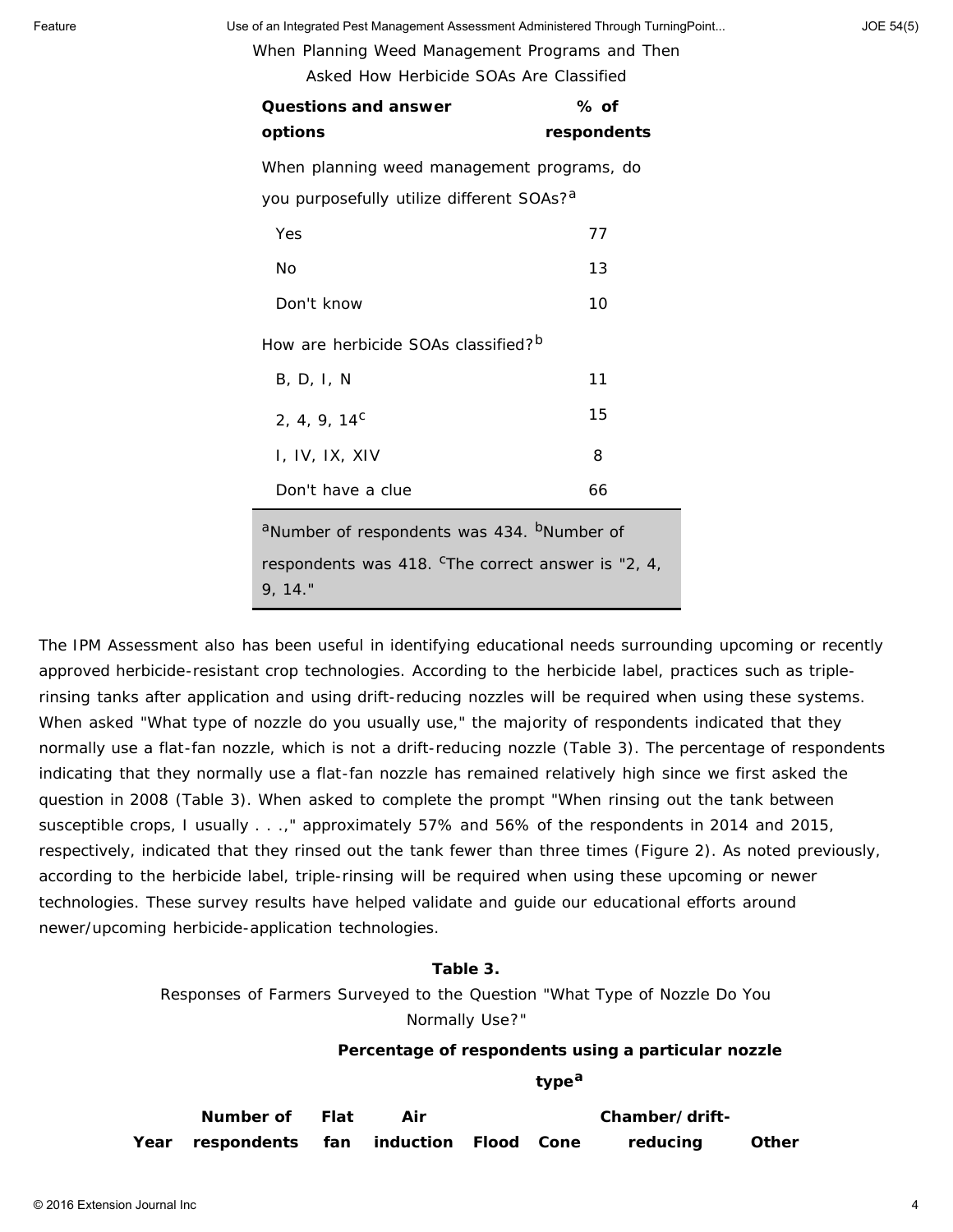| 2008 | 363 | 56 | 14 | 8 | 5 | 15 | 2              |
|------|-----|----|----|---|---|----|----------------|
| 2009 | 462 | 53 | 17 | 7 | 5 | 24 | 3              |
| 2010 | 252 | 53 | 34 | 7 | 5 | 4  | $\overline{4}$ |
| 2011 | 220 | 54 | 17 | 7 | 2 | 16 | 4              |
| 2012 | 320 | 50 | 24 | 8 | 3 | 11 | 5              |
| 2013 | 653 | 49 | 25 | 7 | 2 | 15 | 3              |
| 2014 | 392 | 58 | 25 | 7 | 5 | 3  | 2              |
| 2015 | 659 | 46 | 32 | 6 | 4 | 11 | 2              |

 $a$ In 2009 and 2010, respondents were able to select more than one answer. In other years, totals may not equal 100% due to rounding.

### **Figure 2.**

Responses of Farmers Surveyed to the Question

"When Rinsing out the Tank Between Susceptible Crops, I Usually . . ."



Note: Totals may not equal 100% due to rounding.

## **Tracking Trends Over Time and Location**

Asking a set of questions over a number of years has allowed us to track weed-control issues over time. From 2009 to 2014, farmers were asked "Does glyphosate perform as well today as when you first used it?" Results from this question offer an indirect measure of the prevalence of glyphosate-resistant weeds. When we asked this question in 2009, 55% of respondents said "no," whereas in 2014 (the last year we asked this question), 87% said "no" (Figure 3). This translates to an increase of 32 percentage points in reported reductions in control efficacy with glyphosate over a 6-year time span. Considering that the group of respondents in 2011 was similar to the group of respondents in 2014, a similar reduction in control was reported (33 percentage points) over a 3-year span (Figure 3). This information indicates that farmers have been seeing problems with glyphosate control at an increased rate in recent years, indicating a continued, if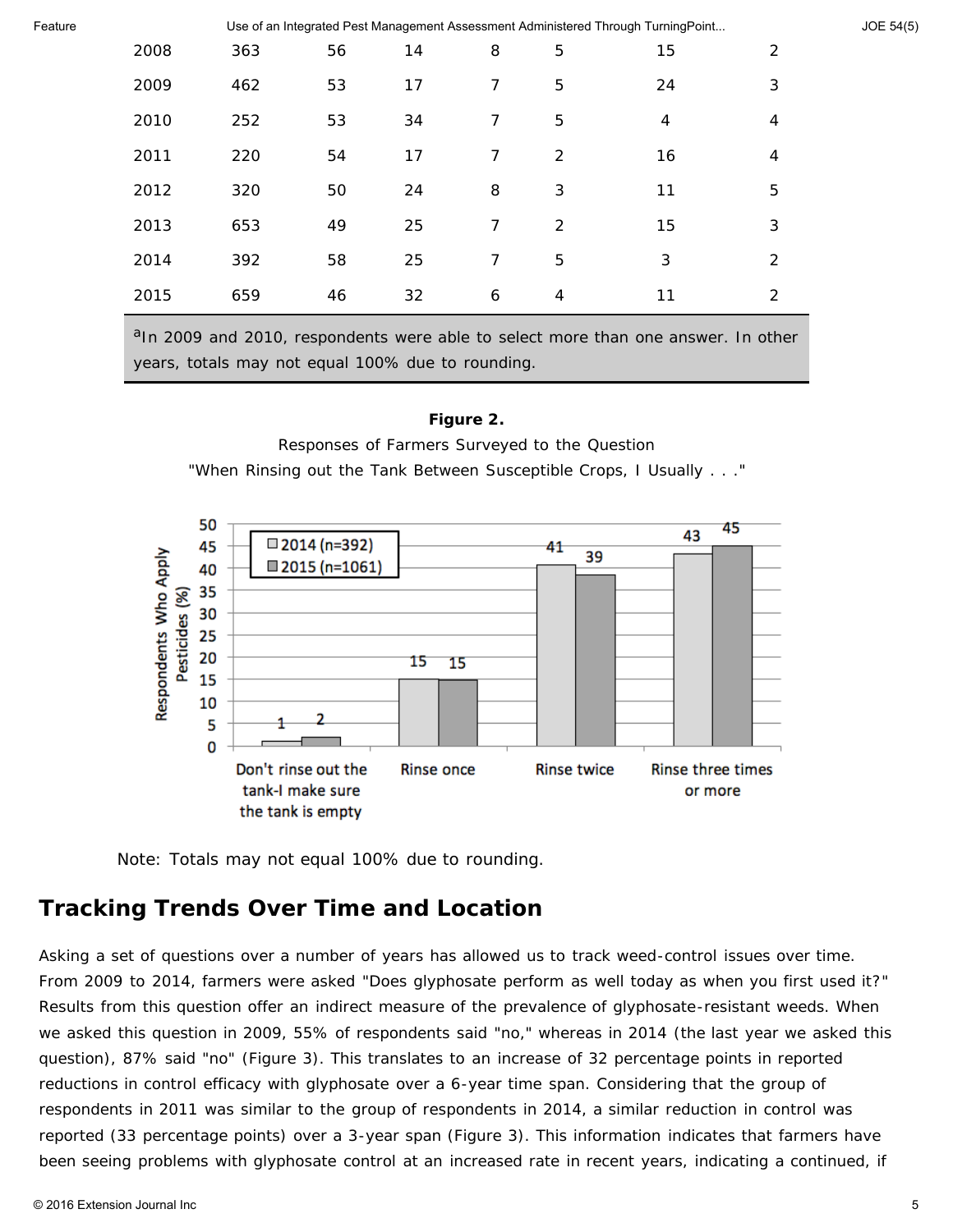not increased, need for education around herbicide-resistance management.

#### **Figure 3.**





Because TurningPoint results are collected and saved by location, results can be compared by location as well. In recent years, we noticed differences among locations when attendees were asked about the current performance of glyphosate versus its performance when they began using it. By plotting each location's results on a map, we were able to visually track a trend across the southern part of the state, where reported decreases in control were greater in the southwestern part of the state than in the southeastern part of the state in 2013, the most recent year this question was asked at a significant number of locations (Figure 4). This information provides value from educational and, potentially, research standpoints as to why this trend is observed. One implication is that a greater diversity of crops in the rotation in the southeastern part of the state may be helping delay the development of control issues with glyphosate. Responses to historical questions about the variety of crops planted and crop rotations support the observation that cropping systems tend to be more diverse in the southeastern part of the state than in the southwestern part (data not shown). Other variables, such as those related to application (e.g., type of spray nozzle used, typical weed height at application, application rates), environmental conditions, and use of other weed management strategies, may be contributing factors. Further research is needed to better understand the factors influencing observed geographical differences in glyphosate efficacy.

#### **Figure 4.**

Percentages of Farmers Surveyed Across Southern Minnesota in 2013 Who Replied "No" to the Question "Does Glyphosate Perform as Well Today as When You First Used It?"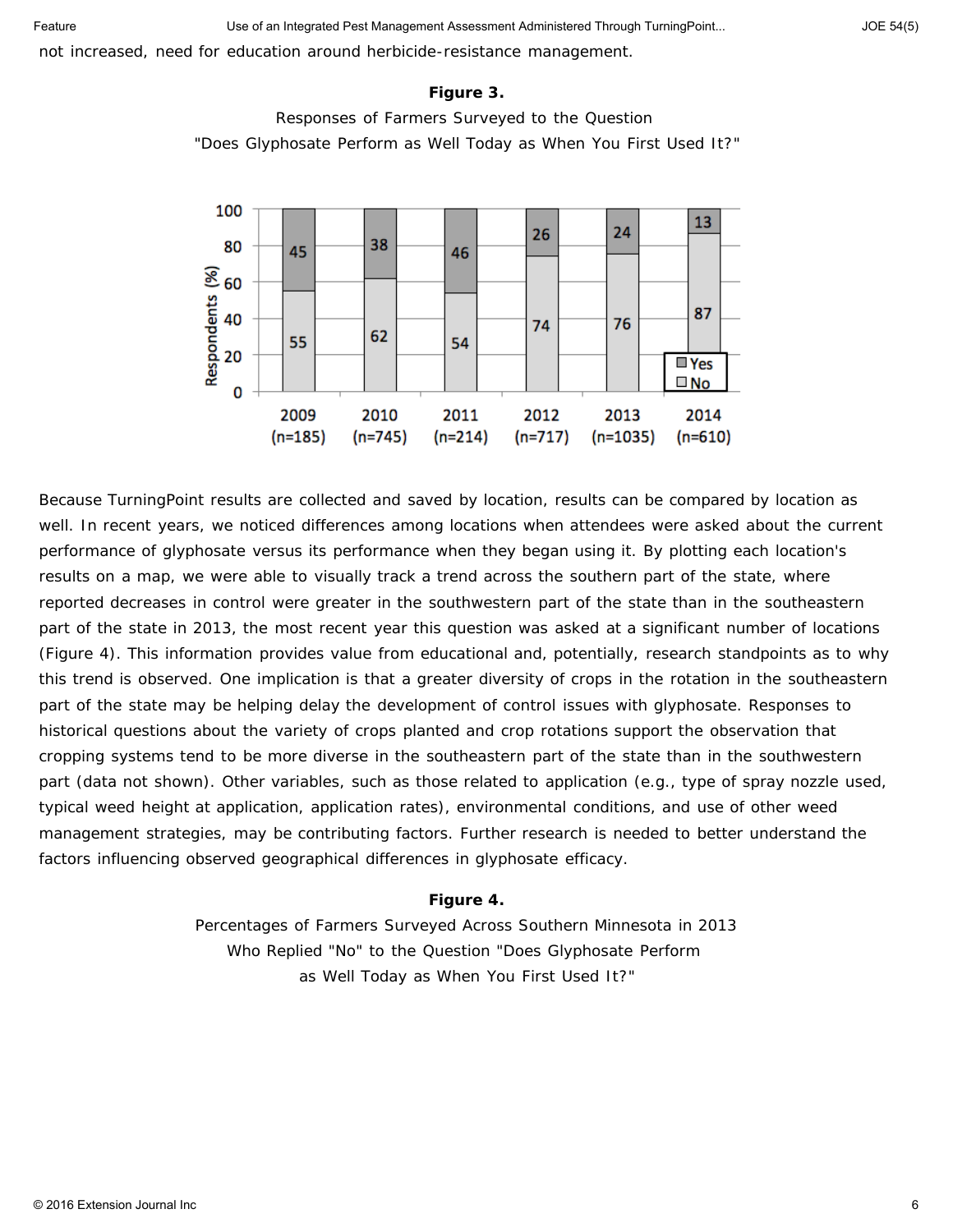

# **Other Advantages**

Each year, individuals tell us at the end of PPAT sessions that they liked using TurningPoint as it kept things interesting and helped them pay attention and that they liked seeing how other farmers were responding to the questions. Anonymity of responses has been a key part of the success of using TurningPoint during the program, and others have described this as a benefit in the traditional classroom and in other Extension settings as well (Gustafson & Crane, 2005). We feel that not only were farmers more apt to answer questions when using TurningPoint than if they had been asked to raise their hands, for example, but also that they were more likely to state their actual practices or actual thoughts about something because they were not individually identified.

Using TurningPoint in the IPM Assessment has allowed the collection and analysis of a large volume of data over time and locations through the use of a limited amount of resources. There was an initial expense when purchasing the ResponseCards, but the system has saved a significant amount of staff time in managing the data collected compared to when responses were collected through paper surveys. Incorporating the IPM Assessment into a program that is widely attended by farmers also has been a very efficient and effective method of conducting an educational needs assessment with our direct audience, particularly as compared to mailing a paper survey to farmers.

## **Challenges**

Although switching to TurningPoint to conduct the IPM Assessment has saved resources in managing the data, outfitting the PPAT coordinators with clickers required a significant investment. Educators typically have one to three sets of clickers (a set contains 30 clickers), depending on typical attendance at their programs. Sets are shared when attendance is expected to be large. Occasionally attendees leave with clickers, so most educators put return address labels on the backs of the clickers, and one attaches lanyards to the clickers to help reduce the risk of loss.

It also has been challenging to summarize results across locations and years when wordings of questions or answer selections differ across locations and years. To help avoid discrepancies, one educator develops a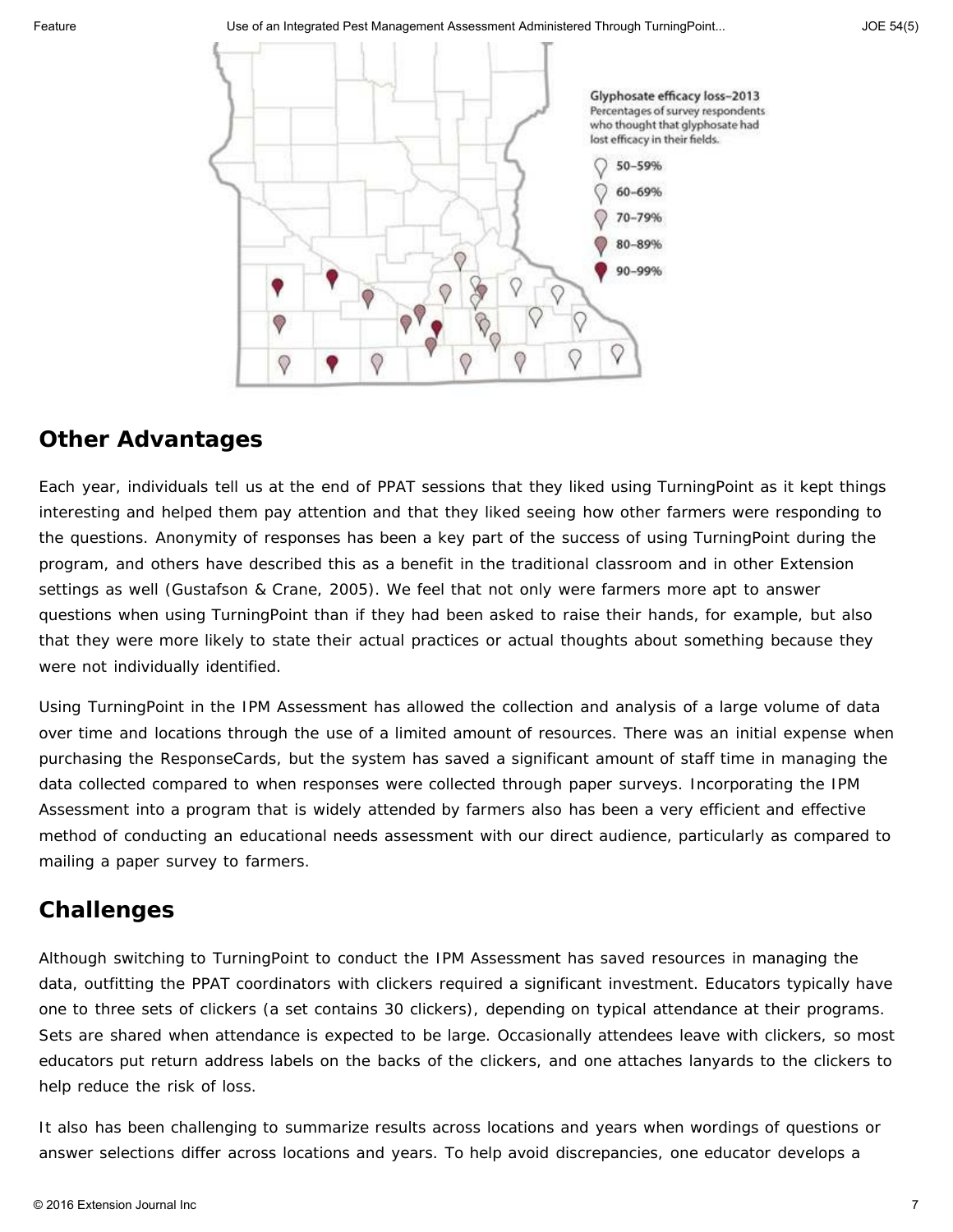final set of TurningPoint questions and answers for educators to select from each year. Even if no issues are found, it still takes a significant amount of staff time to organize and combine the data into a large Excel spreadsheet each year. Educators first must generate reports in TurningPoint from every location and then save the data in an Excel file. One point person then collects and combines data from all the files into one large Excel spreadsheet. Care must be taken to ensure that questions and answers match across locations and that any data formatting issues are addressed.

Another challenge in using TurningPoint across multiple locations and years has been compatibility issues that arise when TurningPoint questions being used in a presentation were developed through a different computer software or hardware setup. Problems we have experienced include the reformatting of question slides, the changing of slide settings, lack of complete collection of clicker responses by the system, nonfunctioning TurningPoint slides, or crashing of the program. Some of the issues have been traced to educators' not having the same versions of TurningPoint on their computers or having different versions of hardware (TurningPoint receivers). Problems also have arisen when TurningPoint question slides created during a previous year are copied into a new presentation or when versions of Microsoft PowerPoint differ. To help alleviate compatibility issues in the future, we plan to ensure that all educators are using the most recent version of TurningPoint software and hardware and the same version of Microsoft PowerPoint and to recreate the questions each year using the most up-to-date system possible.

# **Conclusion**

The IPM Assessment, particularly since our conversion to TurningPoint, has been a valuable educational, needs assessment, and evaluation tool. Incorporating a survey tool such as the IPM Assessment into a widely attended program such as PPAT is an efficient and effective way for Extension educators to collect feedback and information. Interspersing TurningPoint questions throughout presentations has proved to be valuable in enhancing audience engagement and the overall educational quality of Extension programs. Information gleaned from using a tool such as the IPM Assessment over time can provide guidance in Extension educational and outreach efforts, as demonstrated by our experiences related to weed management and herbicide-resistance management.

### **Acknowledgments**

The authors would like to thank Judy Christians and Mary Jane Stearns, who helped compile survey responses across locations; Jordan Stahl, Kally Philipp, Angela White, Matthew White, and Kyle Poss, who helped in the graphing of results; and Phyllis Bongard and JoAnne Makela for their assistance in graphic development.

## **References**

Bird, C., & McClelland, J. (2010). Have you used clickers in programming? *Journal of Extension*, *48*(5) Article 5TOT9. Available at: <https://www.joe.org/joe/2010october/tt9.php>

Byamukama, E., Szczepaniec, A., Strunk, C., Fanning, R., Bachmann, A., Deneke, D., & Johnson, P. (2016). Assessing integrated pest management implementation and knowledge gaps in South Dakota. *Journal of Extension*, *54*(1) Article 1RIB7. Available at: [https://www.joe.org/joe/2016february/pdf/JOE\\_v54\\_1rb7.pdf](https://www.joe.org/joe/2016february/pdf/JOE_v54_1rb7.pdf)

Carlson, B. (2014). Using Turning Point to conduct an Extension needs assessment. *Journal of Extension*,